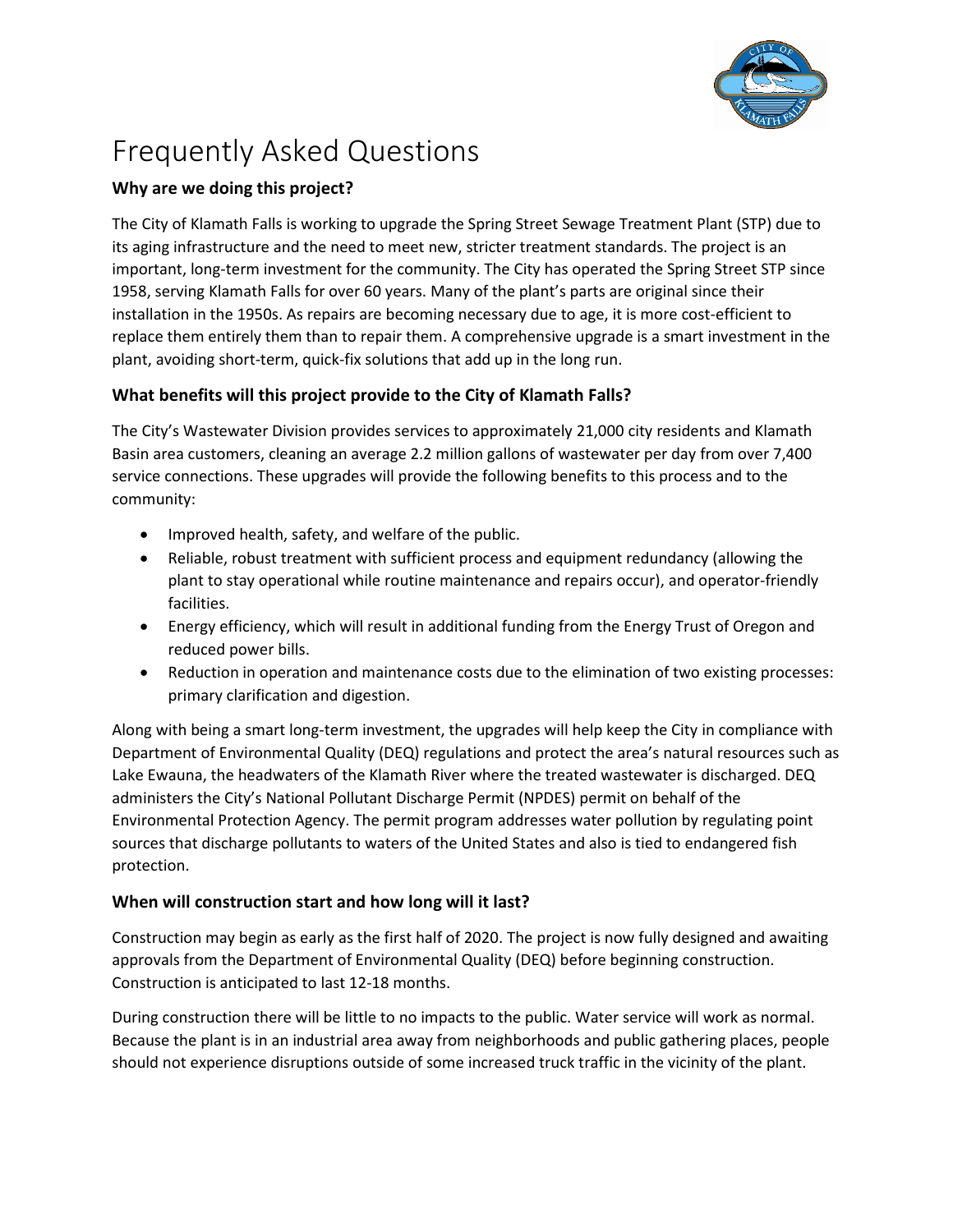## **How long has this project been in the works?**

The City has planned for this project for over a decade. The City's current National Pollutant Discharge Permit (NPDES) was issued in 1990 and last modified in 1997. Renewal of the NPDES permit is currently pending, and stricter treatment requirements are expected.

In 2009, the City completed a Facility Plan for the Spring Street STP. At that time, the City began working to fund the plant upgrades by initiating incremental rate increases that are still being implemented today. Knowing that saving funds and obtaining an updated NPDES permit would take time, the City started early. In 2016, the City hired an Owner's Representative team to support the management and technical development of the project, which included hiring a Design Build team. In January 2018, a Preliminary Design report updated portions of the 2009 Facility Plan related to influent flows and loads, anticipated permit requirements, and upgrades required to meet future demands and ongoing condition issues - ultimately leading to a recommended project alternative to move forward. Designs for the upgraded plant are now complete, and the City is awaiting approvals from the Department of Environmental Quality (DEQ) before beginning construction.

#### **What types of improvements are included in the plant upgrade?**

The project to upgrade the plant includes these key features:

- **A new influent pump station**. This pump station lifts flows from the sewer system deep underground up to the surface where the treatment takes place. The current pump station was built in the 1950s.
- **An improved headworks facility with fine screening and grit removal**. Headworks remove large debris from the wastewater such as rags, sticks and rocks. The current headworks was built in the 1950s.
- **An additional aeration basin**. An aerated tank holds billions to trillions of microorganisms which consume pollutants in the wastewater and is one of the most essential parts of the treatment process. Those microorganisms then sink to the bottom allowing for easier removal of the pollutants. Adding the additional basin will help meet stricter permit requirements.
- **A new BioMag® system**. This cutting edge technology is the most cost-efficient way to settle out solids and shrink the overall footprint of the treatment plant.
- **A new screw press for solids dewatering**. The screw press processes and squeezes solid particles after they are removed from the wastewater to remove excess water.
- **Conversion of one digester to W.A.S. (Waste Activated Sludge) storage tank**. This conversion will efficiently reuse existing infrastructure.
- **Hydraulic improvements to existing facilities**. Modifications will allow higher flows to pass through the facility.

#### **How much will the project cost and how is it being funded?**

The project cost is estimated in the \$50 million range. The project is being funded by incremental ratepayer increases, low-interest loans from the State of Oregon, City funds, and additional funding from the Energy Trust of Oregon.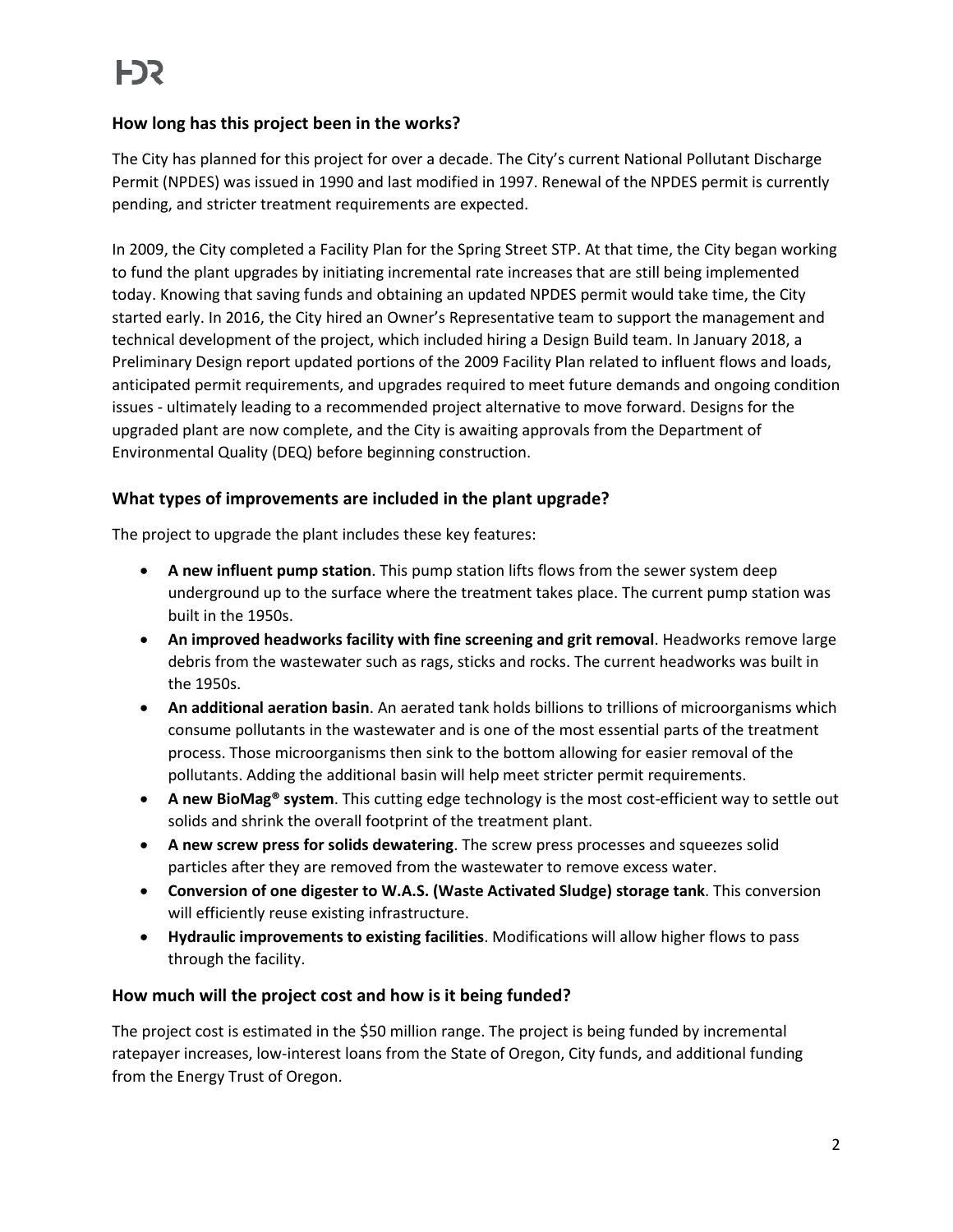# **Why does the plant upgrade cost \$50 million?**

This cost is typical of a comprehensive plant upgrade with aging infrastructure designed to meet stringent permitting requirements. The City's plant incorporates mechanical, biological, and chemical treatment processes to meet stringent wastewater treatment requirements. The new plant will incorporate more advanced technologies and processes to help meet more stringent water quality limits in the upcoming permit.

Lake Ewauna, where the City's wastewater is discharged, suffers from water quality that is not protective of resident fish and aquatic life. The City is required to treat its water to a high standard to avoid further negative impacts to this resource.

#### **What other alternatives were considered?**

After studying a number of alternatives, a comprehensive plant upgrade was determined to be the preferred option. The new plant will incorporate more advanced technologies and processes to help meet more stringent water quality limits in the upcoming permit. The team explored a number of other treatment options that were ultimately not recommended:

#### **Constructed Wetlands**

Constructed wetlands treat wastewater using natural processes. These wetlands can provide community benefits such as creation and preservation of wildlife habitat, environmental education, and recreation opportunities including hiking and bird watching.

It is anticipated that the City's new permit will require year-round nutrient requirements. Wetlands do not provide winter ammonia removal as the vegetation will be dormant during winter months. This would require process upgrades at the STP in addition to the constructed wetlands, significantly increasing the project costs. Additionally, phosphorous removal through wetlands can be inconsistent, which poses a problem for meeting the more stringent upcoming permit requirements. Wetland projects in other areas of Oregon have proven to be successful since they have less strict requirements and aren't required to provide winter nitrification.

Nitrification describes the biological process where ammonia is converted to nitrate. Nitrification in wastewater treatment is needed to mitigate water quality concerns from discharging water with high ammonia concentrations since it can have detrimental effects on the receiving water body.

# **Water Quality Trading**

Water quality trading is an innovative program that allows facilities that discharge wastewater to a water body to meet regulatory obligations by implementing equivalent or larger pollution reductions from another source feeding that same water body, or by protecting or restoring the water body to offset the impact of discharged pollutants. This program is typically used to meet temperature limits ("temperature trading"). It is most common to use "shading" as the temperature reduction technique, which is effective when trees are planted that shade an entire width of a water body, such as a narrow river. Using the program for Lake Ewauna would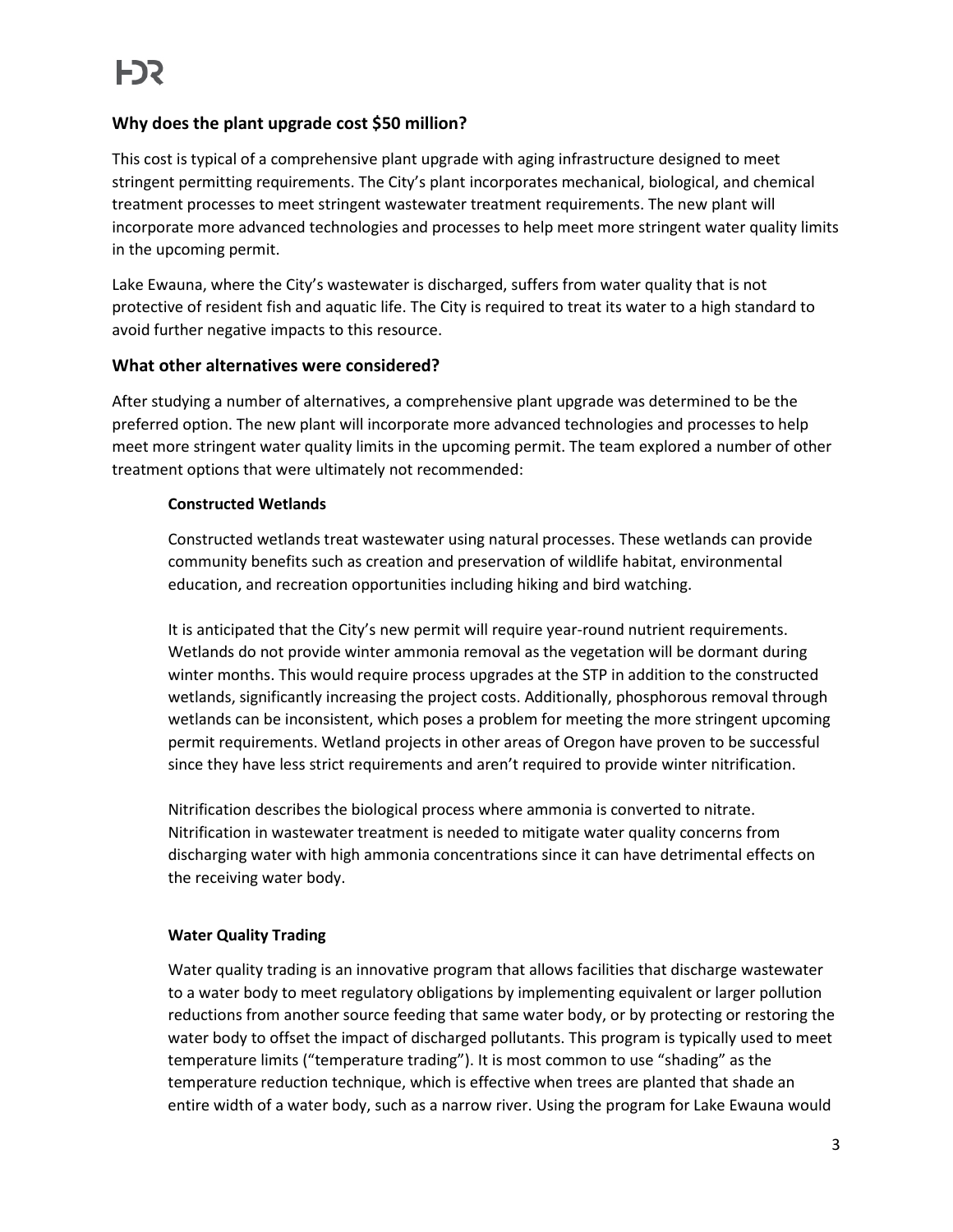be difficult due to the size and width of the lake. This program also does not address standards for meeting nutrient limits ("nutrient trading"). There are no known examples for nutrient trading, and there are no clear cost effective alternatives to reduce nutrient loads from other sources, making upgrades to the plant necessary.

#### **Ground Water Injection into Geothermal Wells**

Within the City, there is a geothermal aquifer which is used as a heating source. The groundwater in the aquifer is not drinkable due in part to high concentrations of arsenic. The team analyzed the potential to inject treated wastewater into this aquifer instead of discharging to the lake.

Groundwater injection into geothermal wells is relatively new to the region and has not been done in Oregon, and it's unclear whether or not it would be allowed under current regulations. Assuming is it permissible, treatment requirements for this type of injection are typically very strict to ensure the protection of the groundwater source. In the City's case, stricter treatment standards would likely apply, requiring substantial investment in injection equipment and infrastructure, resulting in overall higher project cost.

#### **Recycle Water**

The team looked at three main opportunities for reusing treated wastewater that may eliminate the costs associated with nitrification at the treatment plant:

- 1. Irrigation of crops, Christmas trees, animal pastures, fodder, golf courses, parks and playgrounds, orchards, and vineyards;
- 2. Other industrial and commercial uses such as rock crushing, street sweeping, commercial car washing, and dust control and;
- 3. Cultivation and maintenance of tree farms such as the fast-growing hybrid poplars that can be harvested into a wood product.

For any of these options, there is an additional cost for infrastructure for irrigation (pump station and pipelines) and coordination with the local farmers, communities, and DEQ permitting. While all three are viable options for the City for summer flows, there is no demand for reuse water during the winter months when the plant is required to meet nitrification and temperature limits. This will require the City to complete the nitrification process upgrades at the plant or to build significant infrastructure for storage of the treated wastewater during the winter, before it could be put to use in the summer months.

It was estimated that 2,700 acre-feet of storage would be needed to store treated wastewater in the winter months, requiring a parcel of land at least 270 acres in size, excavated to a depth of 10 feet. It is likely that the City would be required to completely line the storage area to protect against any ground water contamination. The City would also have to secure 2000 acres of land to dispose of the water during irrigation season. The Bureau of Reclamation does not consider disposal into the A-Canal an option.